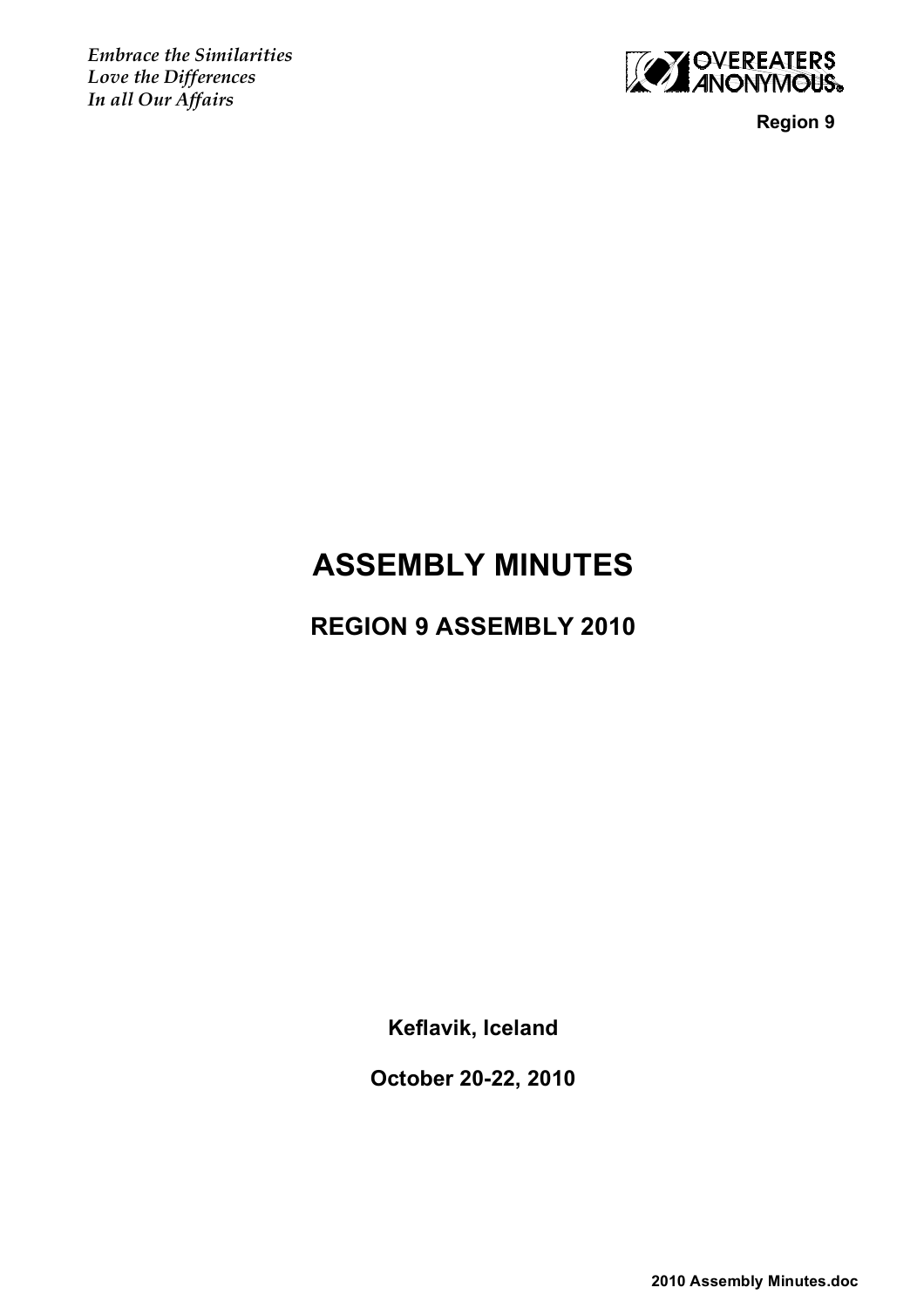*Embrace the Similarities Love the Differences In all our Affairs* **Region 9**



# **TABLE OF CONTENTS**

| <b>Table of Contents</b>                                                                                                                                                                           | 2  |
|----------------------------------------------------------------------------------------------------------------------------------------------------------------------------------------------------|----|
| Introduction to the Assembly Minutes 2010                                                                                                                                                          | 3  |
| <b>WEDNESDAY 20th of October</b>                                                                                                                                                                   |    |
| 1. Settling in                                                                                                                                                                                     | 4  |
| 2. Strategic Plan Presentation & Brainstorming Session                                                                                                                                             | 4  |
| 3. Informal opening - Orientation Meeting - Adoption of the Agenda - General Overview<br>of the Processes of the Assembly - Adoption of Ground Rules - Adoption of 2009<br><b>Assembly Minutes</b> | 4  |
| 4. 7 <sup>th</sup> Tradition Game Workshop                                                                                                                                                         |    |
| THURSDAY 21 <sup>th</sup> of October                                                                                                                                                               |    |
| Official opening – Readings – Reports and Questions arising out of reports<br>$1_{\cdot}$                                                                                                          | 5  |
| 2. Translations Workshop                                                                                                                                                                           | 6  |
| 3. Deadline for Ask-it Basket Questions                                                                                                                                                            | 8  |
| 4. 2010-2011 Suggested Draft Budget - Presentation and Discussion                                                                                                                                  |    |
| 5. Website Discussion                                                                                                                                                                              | 8  |
| 6. Reports from Committee Sessions and discussion of any proposals of emergency<br>new business                                                                                                    | 10 |
| 7. Sponsorship Workshop                                                                                                                                                                            | 10 |
| 8. Deadline for submitting Emergency New Business Motions                                                                                                                                          | 10 |
| 9. Ask-it-basket Questions and Answers                                                                                                                                                             | 11 |
| FRIDAY 22 <sup>nd</sup> of October                                                                                                                                                                 |    |
| 1. Opening and Readings                                                                                                                                                                            | 13 |
| 2. Formal discussion and vote on Consent Agenda, Bylaws Amendment Motions and<br><b>New Business Motions</b>                                                                                       | 13 |
| 3. Approval and Adoption of 2010 - 2011 Budget                                                                                                                                                     |    |
| 4. Election of Service Positions - Election of Assembly/Convention Venues for<br>2010-2011                                                                                                         | 15 |
| 5. Liaison with Service Bodies not presented at the Assembly - allocation<br>and adoption of service bodies                                                                                        |    |
| 6. Formal discussion and vote on New Business Motion 6 and 8                                                                                                                                       | 16 |
| 7. Wrap up session                                                                                                                                                                                 | 16 |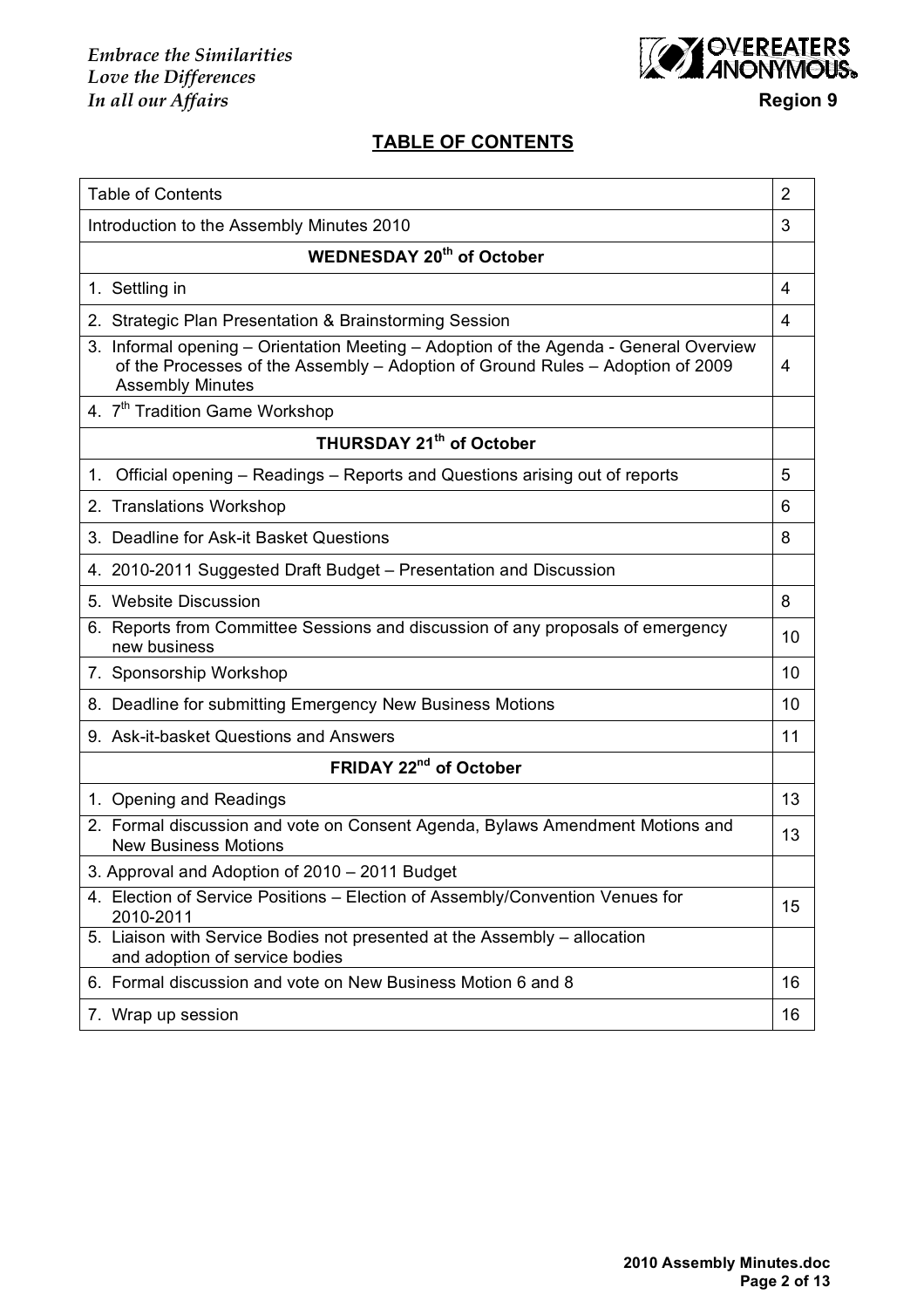*Embrace the Similarities Love the Differences*



# **INTRODUCTION TO THE ASSEMBLY MINUTES 2010**

In these Minutes of our Region 9 Assembly held in Keflavik, Iceland, from Wednesdav 20<sup>th</sup> until Fridav 22<sup>nd</sup> of October 2010, you'll find the facts of the discussions held, reports on the workshops and committee sessions, the changes discussed and voted on regarding our Bylaws and our Policies and Procedures, and some appendices like the list of the attendants at the assembly, Committee Reports and others.

We started each half day, with some readings from our OA literature: the 12 Steps, the 12 Traditions, the 12 Concepts and the Preamble. Every day at the Assembly, before and after every meeting or point on the agenda, we said the Serenity Prayer, each time in another language which was represented at this Assembly.

At least once a day during the Assembly, we passed the  $7<sup>th</sup>$  Tradition basket.

# **WEDNESDAY 20th of OCTOBER 2010**

# **1. Settling in**

- Our Chair, Stella, welcomed everybody to the 28<sup>th</sup> Region 9 Annual Assembly;
- The Board introduced themselves, gave their qualifications as OA members and stated their commitment to Abstinence. Among the total number of representatives we celebrated 131 years of Abstinence.
- We had an "Eleventh Step Sandwich" which started with the Serenity prayer followed by a short meditation and finished with the third step prayer. During the meditation we were asked to consider our favourite piece of OA Literature and the personal qualities we brought with us to the Assembly. We were then asked to write down on a piece of square paper (given) - the piece of OA literature we thought of and also on our own personal bookmark (given) – our personal qualities.
- We then did an ice breaker in which we spoke to as many other OA members present as possible and gave them our 'gift' i.e. the piece of OA Literature we had thought of and explained to them – why it was our favourite. When we came back together we then shared on what was our favourite piece of OA literature and if it was translated into our language. (The three most popular pieces of OA Literature were: - Just for Today (Card), OA 12 & 12 and Just for Today (Book).)
- The 12 Steps, 12 Traditions and 12 Concepts were read.
- Thirteen countries were represented at the Assembly: United Kingdom, Belgium, Israel, the Netherlands, Sweden, Spain, Poland, Iceland, Finland, Greece, Ireland, Austria and Denmark.
- Green dot mentors and green dots were brought together.

# **2. Strategic Plan Presentation & Brainstorming Session lead by Stella and all took part (Report Appendix A)**

**3. Informal opening – Orientation Meeting – Adoption of the Agenda - General Overview of the Processes of the Assembly – Adoption of Ground Rules – Adoption of 2009 Minutes**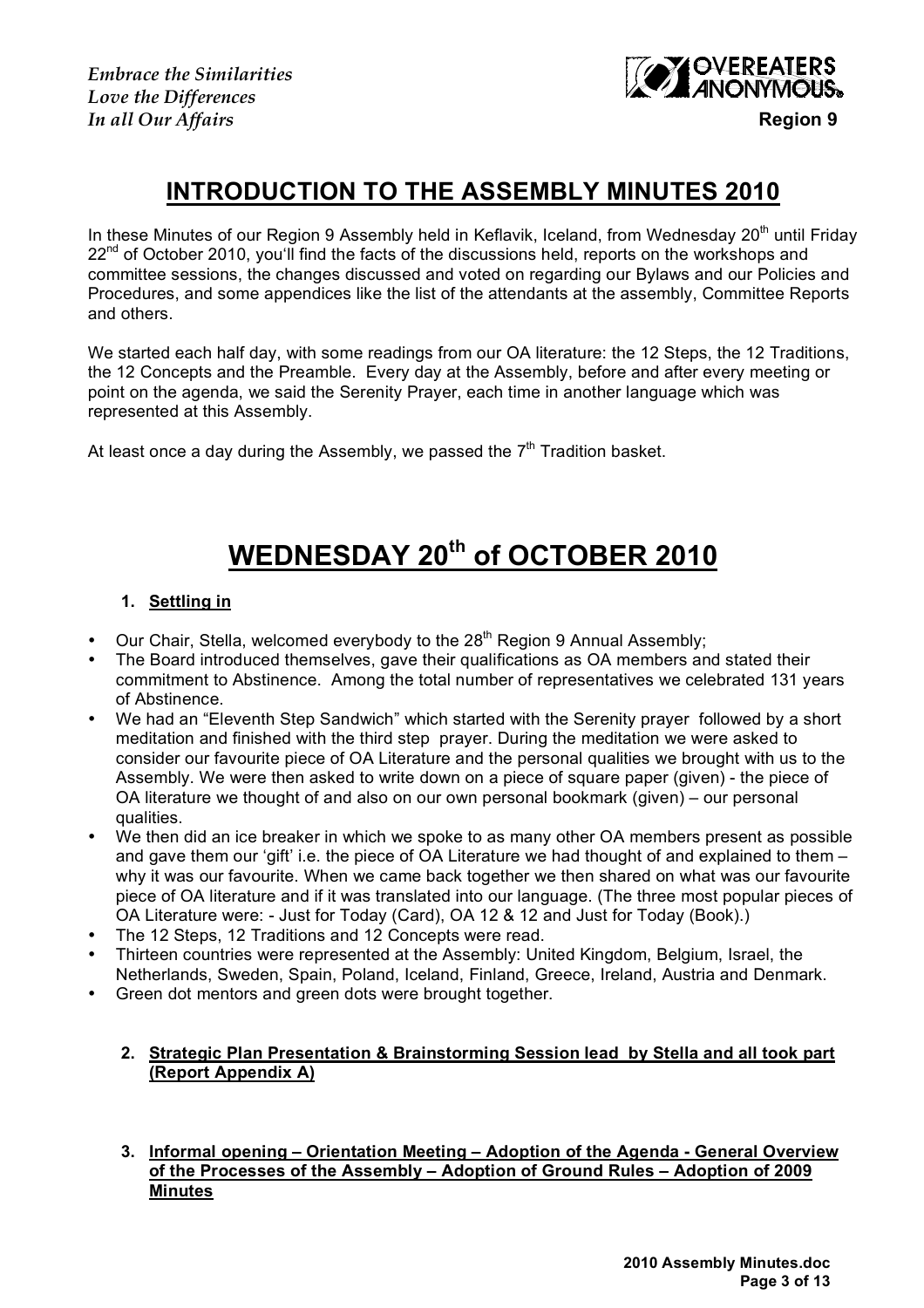# **Informal Opening**

• Representatives shared from their Service Body (SB) about their problems and triumphs and questions were answered.

#### **Orientation Meeting**

#### **Adoption of the Agenda**

The proposed agenda was approved as written and adjusted.

#### **General Overview of the Processes of the Assembly**

- Review of the Assembly Material.
- Stella explained the formal format of the Assembly.
- Sam was appointed as time keeper.
- The Consent Agenda was explained.
- Robert's Rules were explained.

#### **Adoption of Ground Rules**

The Ground Rules were read and adopted.

#### **Adoption of 2009 Assembly Minutes**

The 2009 Assembly Minutes were approved with no objections.

The Minutes Approval Committee for the 2010 Assembly Minutes were appointed and includes: Stella (Chair) and 2 representatives Joanna and Isabella.

#### **4. 7th Tradition Game**

We played the "Wheel of misfortune" with "Slim Tight Wad" from OA Inc Budget and "Alison Save A Lot" from Region 9 Budget and it was hosted by "Miss Sleazy Hostess". (The text and wheel for OA Inc. Budget is available from www.oa.org and the Region 9 budget and wheel can be obtained from the Region 9 website)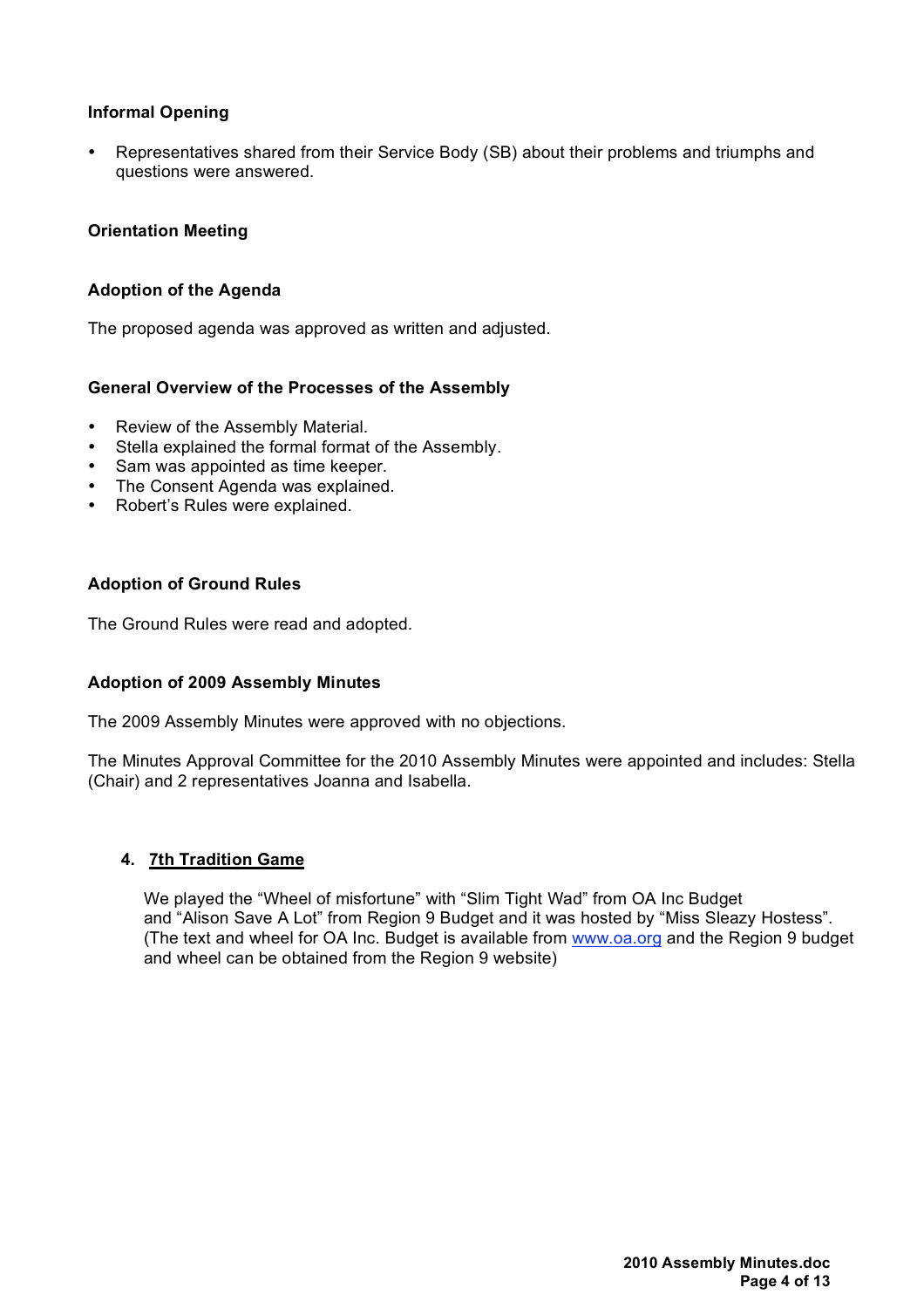*Embrace the Similarities Love the Differences In all our Affairs* **Region 9**



# **THURSDAY 21th of OCTOBER 2010**

# **1. Official Opening**

#### **Readings**

- Eleventh Step Sandwich
- 12 Steps 12 Traditions 12 Concepts
- Preamble
- Region 9 Statement of Purpose
- For Today

The total number of voting representatives present was 20. 13 Countries were represented: Greece, the Netherlands, United Kingdom, Finland, Iceland, Austria, Sweden, Poland, Belgium, Spain, Israel, Ireland and Denmark. Therefore we have a quorum as more than 5 countries were represented. The credentials report was accepted.

#### **Reports and Questions arising out of Reports:**

• Chair's Report

The Board of Trustees (BOT) and the Region Chairs have discussed the meeting list as held on the www.oa.org web site. This data base is not robust and alternatives were discussed and agreed at the August BOT / RCC meeting. In conclusion the BOT & RCC were all in agreement that OA needed a workable web site that included access to accurate meetings list.

Region 9 meeting information is not always accurate on the www.oa.org website. Some countries are more efficient and have a system that works with updating their meeting lists. We need to share the systems of updating that work. World Service Office (WSO) is working on solving this problem and want people to continue to update their meetings on the website.

Discussion about abstinence and a healthy body weight.

Sponsorship by Mail Service list will not continue. The list of sponsees was growing longer than the list of available Sponsors.

One of the concerns was that we should try to solve our problems locally not send queries straight to the Trustees. Go to your nearest SB first with questions arising during the year.

• Treasurer's Report

As per the 2009 Budget, the Region 9 accountant is now processing our spread sheets and that will bring our regular cost up. That is to ensure that the R9 Treasurer does not need to be an accountant for taking on that service position. Our contributions have gone down and so has the contributions to WSO.

Region 9 is not self supporting. We contribute 1.7% to WSO. The service that we get from the WSO costs much more than what we contribute.

We are supporting 2 delegates this year to the Region 9 Assembly. We encourage SB's to have elected another representative to be able to go if the first representative for some reason is not able to attend.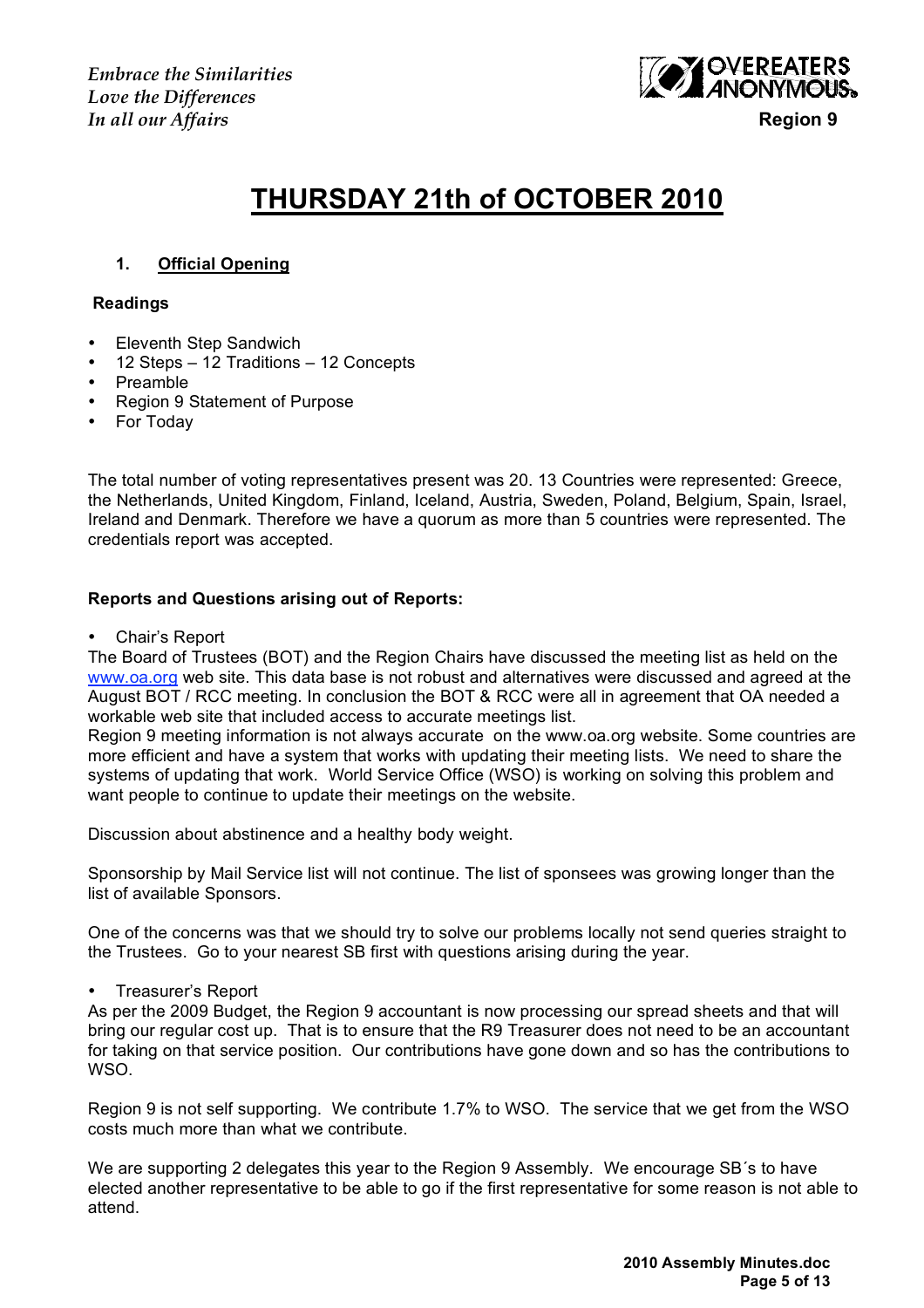# • Secretary's Report

Discussion about how to reach out to countries not present at the Assembly.

#### • Translations Committee

The committee received information during the year from a few countries which OA literature was translated in that country. The 'Region 9 Translations language Map' can be obtained from the Region 9 Web site.

• Bylaws Committee

No questions.

#### **PI** Committee

They had a video conference during the year. Problems were raised about the language situation and a suggestion was that they can share ideas that work in different countries.

#### 12 Step Within Committee

Even if we email groups about events we also need to print the flyers and bring to our group.

• Trustee's Courtesy Report

No questions.

• Electronic Communications Committee Report, Presentation & Discussion

Discussion regarding that putting up flyers on the Events page in a different language from English will work. On the bottom of the Events page it was agreed to have information about how to submit information, to whom and a disclaimer about anonymity so that it is up to the SB and person who have put their information on the flyer to check the material before submitting it to the EC chair and to agree that the information if accepted will be posted as it is (including the contact details). It was asked if we could have a calendar on the website

# **2. Translations Workshop**

Esti held this Workshop on translations.

• Esti is the Chair of the Translation Committee at the Board of Trustees. The special fund for translation from the WSO is still in operation. Esti encourages the SB´s to make use of the money that is put aside for translation. Everything has to do with translation, if you want to start a meeting in a new country you need literature and you will need it translated. Put translation as a priority in your country and put it in your goals in your NSB/LSB. The licenses were read and discussion held about how to apply. A goal is to translate the  $7<sup>th</sup>$  tradition pamphlet into as many languages as possible.

To the SB´S:

- Suggestions on how to start and what to start to translate will be found in the guidelines on www.oa.org.
- Region 9 translation fund is not being used at the moment. It is to be considered as a loan and needs to be paid back in time when literature has been sold. But this should not deter service bodies from applying.
- If you need to use a professional translator and apply for funds to cover the costs do that.
- Create a Translation Committee in your country to focus on what to translate. A goal for each country could be to translate one piece of literature each year.
- Questions and experiences were shared.

# **3. Deadline for Ask-it Basket Questions**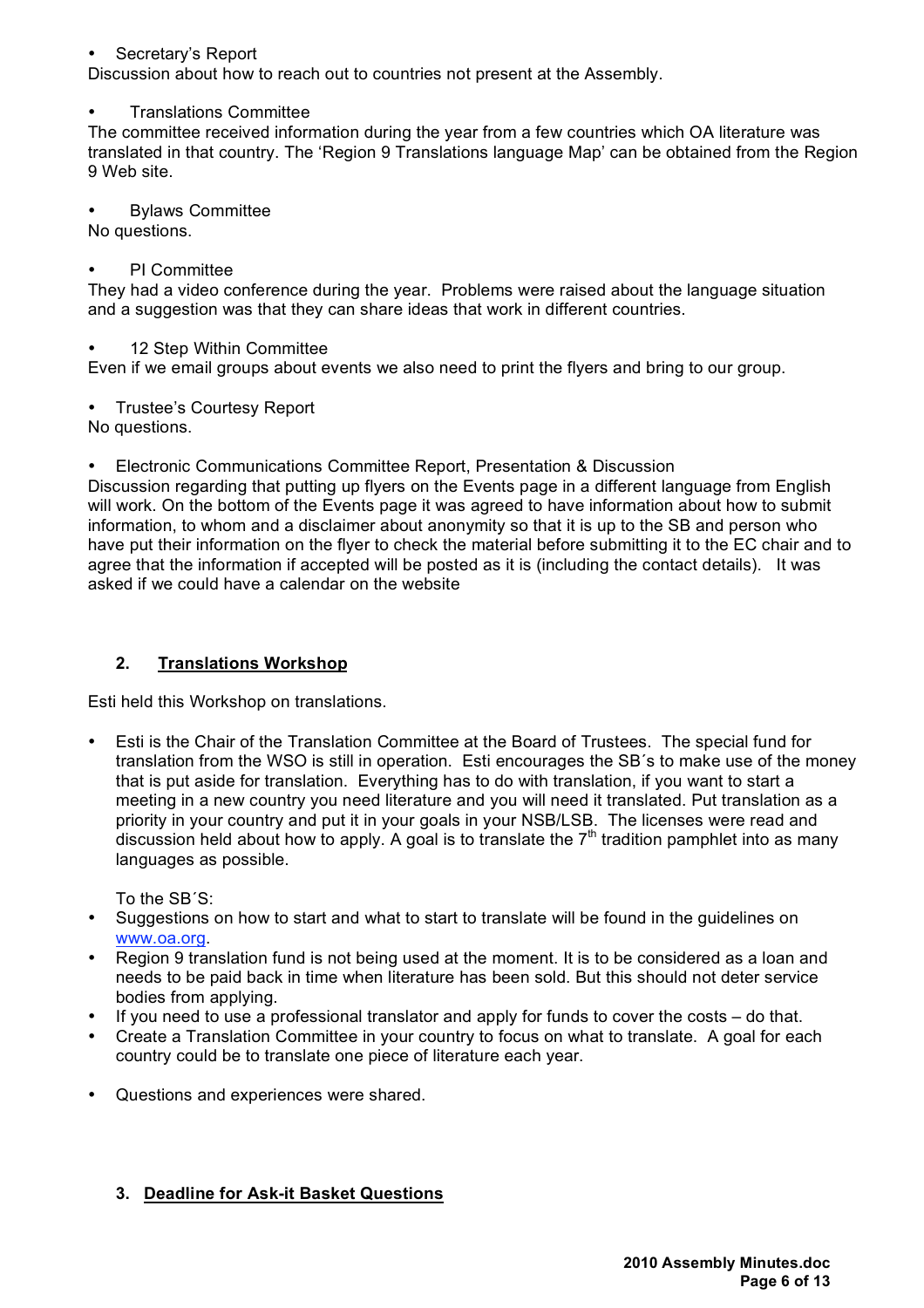# **4. 2010-2011 Suggested Draft Budget – Presentation and Discussion**

Treasurer, Alison, presented the Suggested budget for 2010-2011.

Discussion regarding:

Funding to WSBC from Region 9. Suggestion to put in a line item for "Funding a Region 9 representative to WSBC". Suggestion to put in a line item for "Funding of a Parliamentarian at the Region 9 Assembly".

Delegate assistance for R9 Assembly was given from R9 to Austria and Greece.

It was explained that, even though we had a Region 9 draft budget that 'balanced' - that we in Region 9 were not fully self - supporting. Region 9 had contributed just 1.7% of total contributions to WSO in 2009.

# **5. Website Discussion**

# **6. Reports from Committee Sessions and discussion of any proposals of emergency new business**

Finance committee Report appendix B Various suggestions for the budget were presented and entered into the suggested budget.

Bylaws committee Report appendix C

Translations Committee Report appendix D

Electronic Communications Committee Report appendix E

Public Information Committee Report appendix F

12<sup>th</sup> Step Within Committee Report appendix G

# **7. Sponsorship – Workshop**

- Susan, Isabella and Isabel then took the assembly through a workshop and first shared about their experiences of different Sponsors and being Sponsors. We were 'coupled up' and answered questions about what we wanted to give as a Sponsor and as a Sponsee and then what we wanted to get as a Sponsor/Sponsee. We were also asked to consider – 1) As a sponsor – do I need to be abstinent? 2) As a sponsee, was it easy/difficult for you to "surrender" to your sponsor's way of sponsoring you? 3) As a sponsor, was it easy/difficult for you to give "tough love"? .We then shared what we had discussed.
- We also spent a short time sharing on what worked in organizing a Sponsorship Workshop refer 12 Step Within Booklet. (The details of this workshop can be found on the Region 9 Website).

# **8. Deadline for submitting Emergency new business Motions**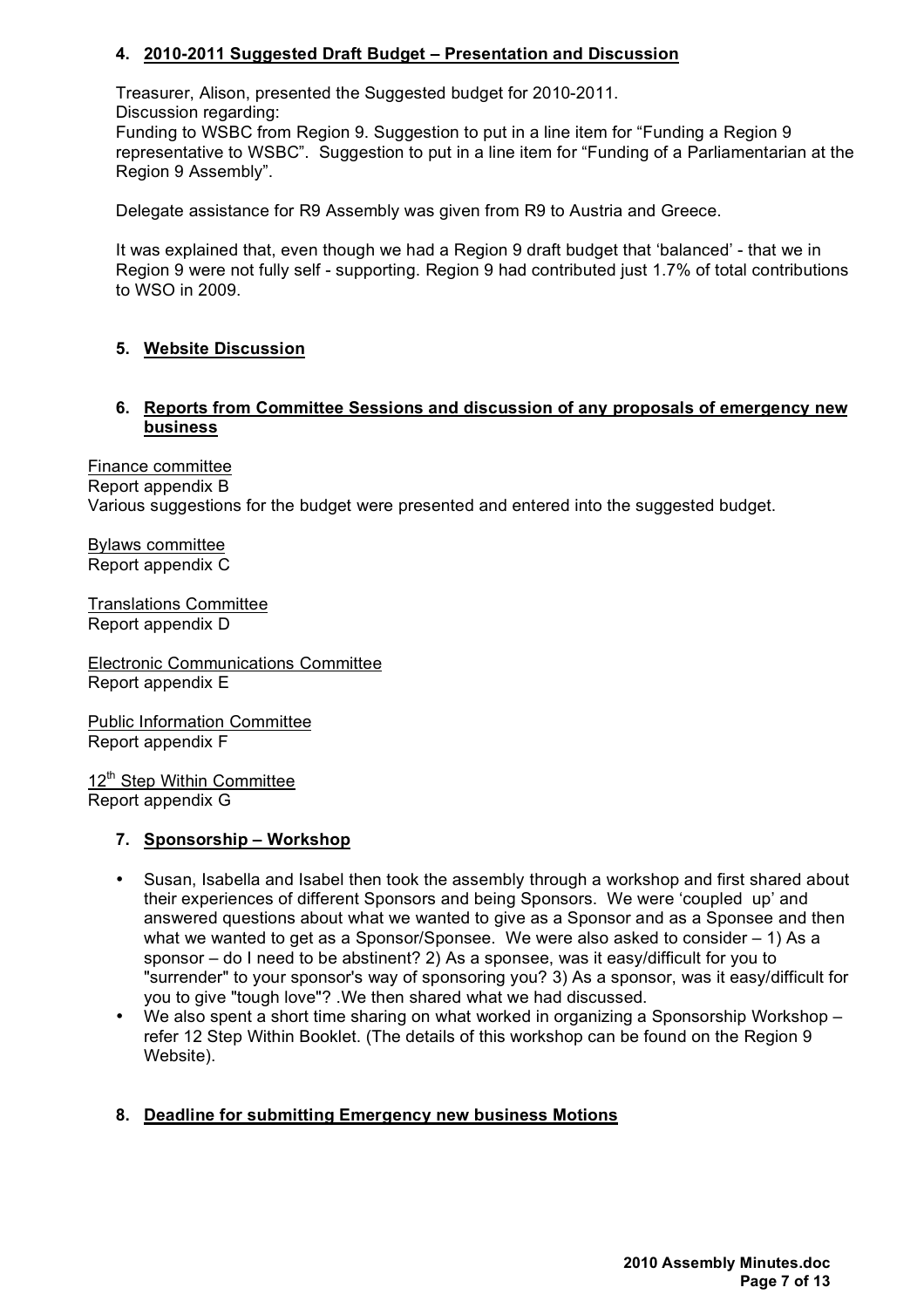# **9. Ask-it-basket Questions and Answers**

• Do the individual groups inform IG how much money they´ve got?

No they don't unless they are putting forward a claim for something.

• What are the main budget points in a NSB?

Examples from SB`s: Service Assembly / Convention once a year, PI, Sending delegates to Region 9, WSBC, Translation, Contributions, Office with rent and salary, Incomes: events, literature, tapes and CD´s from conventions, individual contributions.

• What should be the hotel standard for the Region Assembly?

It should be of decent standard, clean and enable business to be conducted. Practical with extra rooms when we need more than one room. The food solutions should be of good quality. However our experiences from different Assemblies and amenities have brought us great experiences. There is a difference in needs and wants. Bathroom connected to the room. That the hotel staff is willing to cooperate with us and prepared for our questions and needs. Accessible from the Airport.

 What is the Executive Committee and what do they do? The Executive Committee of the Board of Trustees consists of the 6 General Trustees.

- Is it OK to want to have a sponsor with more than 5 years abstinence if you are not
	- abstinent yourself?

Instead of counting years maybe look for other factors that you would like in your life. What appeals to me instead of just a number of years. Invite your HP and ask it to bring you the sponsor that you need.

• Could you suggest what to do if most people feel too busy to sponsor and there are no available sponsors?

I can be a temporary sponsor and giving their name and numbers to other sponsors. At least be available to be a temporary sponsor if people need sponsors. One example was to work in a group and go through the steps together. Be clear as a sponsor about your boundaries. When a sponsee seeks a sponsor they don't need to meet, they can do sponsorship over the phone / internet

• Who covers the cost of the Assembly preparation costs, like badges etc. Usually it is the country which is hosting us who prepares and takes on that cost. Otherwise they need to bring it up with Region 9.

What would be the arrangements for the Assembly?

There is a document with check list for the arranging SB that will be circulated after the Assembly.

• Discussion regarding what works on a Sponsorship Workshop

Bringing up the fear of why people don't want to sponsor.

Discussion about what to do in a country where no one had worked through the steps. Suggestions were to invite someone for a weekend and go through the steps. It doesn't have to be a big workshop for it to be effective for the sponsorship status in the country.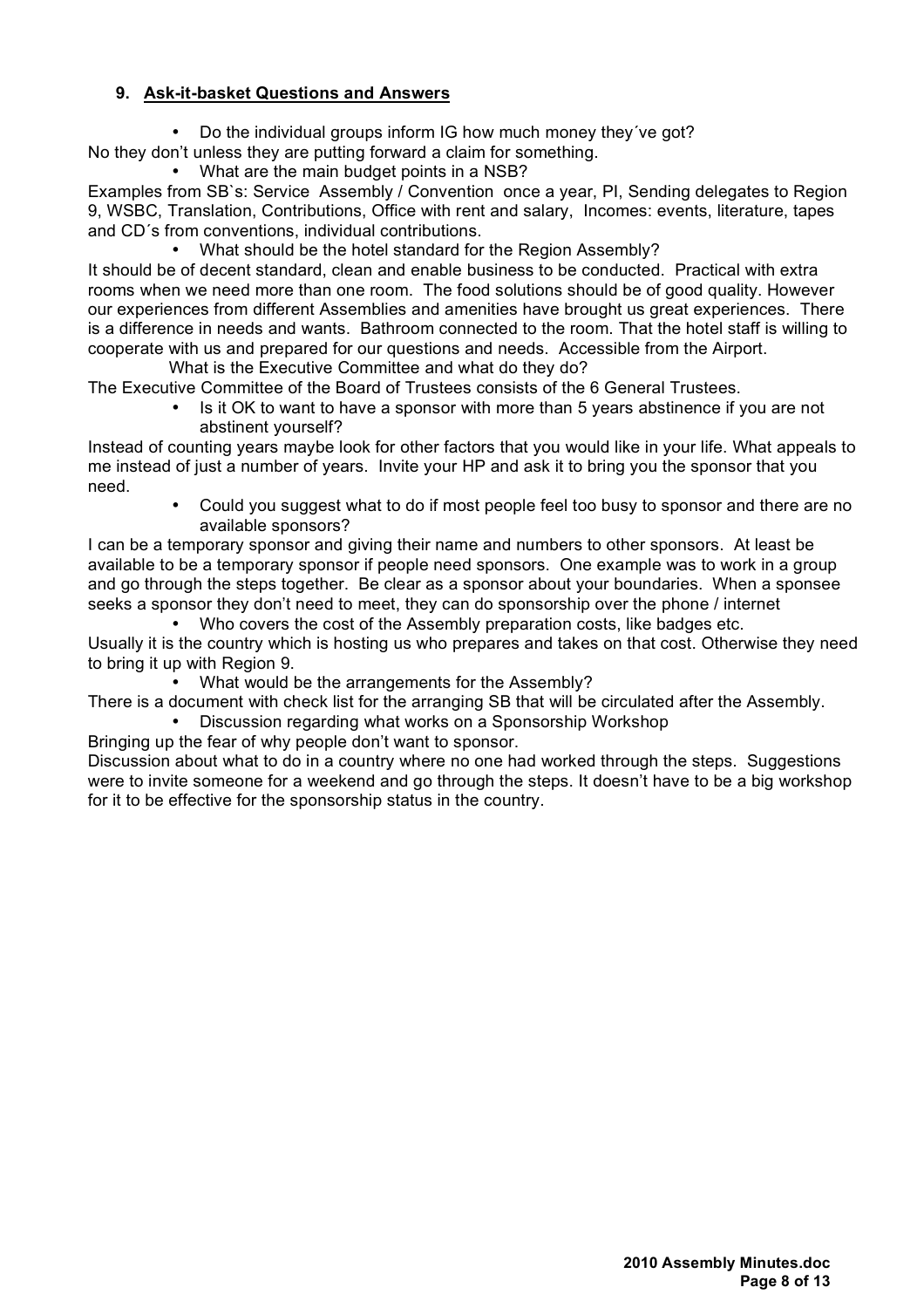*Embrace the Similarities Love the Differences In all our Affairs* **Region 9**



# **FRIDAY 22nd of OCTOBER 2010**

# **1. Openings and Readings**

- Serenity Prayer
- 12 Steps -12 Traditions 12 Concepts
- Preamble
- For Today
- Statement of Purpose

The total number of voting representatives present is 20. Countries represented are 13: Greece, the Netherlands, United Kingdom, Finland, Iceland, Austria, Sweden, Poland, Belgium, Spain, Israel, Ireland and Denmark. Therefore we have a quorum: more than 5 countries represented. The credential report was accepted.

# **2. Formal discussion and vote on:**

- **Consent Agenda**
- **Bylaws amendment Motions**
- **New Business Motions**

# **Chart 1: Consent agenda**

Bylaws Amendment Motions 1 and 2 were pulled from the consent agenda.

Business Motion 8 was pulled from the Consent Agenda.

Business Motion 2 was put on the Consent Agenda.

Business Motions 2, 4, 5, and 7 required a majority to adopt. They were **adopted** and carried as part of the Consent Agenda.

# **BM 2**

Policies and Procedures I Assembly

LIAISON WITH SERVICE BODIES NOT REPRESENTED AT ASSEMBLY

The Assembly will divide up the list of IGs and NSBs not represented at the Assembly amongst the delegates who are in attendance at the assembly. Each delegate will be responsible for undertaking liaison activity with the SB they have adopted. Each delegate will then submit a written report to the Region 9 12<sup>th</sup> Step Within Committee within 6 months of the Assembly. The 12<sup>th</sup> Step Within Committee will then log these responses and continue to try to encourage contact with service bodies not represented at assembly (1996f) (2010a).

# **BM 4**

Policies and Procedures VII Service Bodies

REGISTER OF SERVICE BODIES AND ATTENDANCE TO BE INCLUDED IN ASSEMBLY MATERIALS

The Assembly Materials of Region 9 are to include a register of Region 9 countries with details of Intergroups in each country and the current number of groups, also including details of when the Service Body was represented at Region Assembly.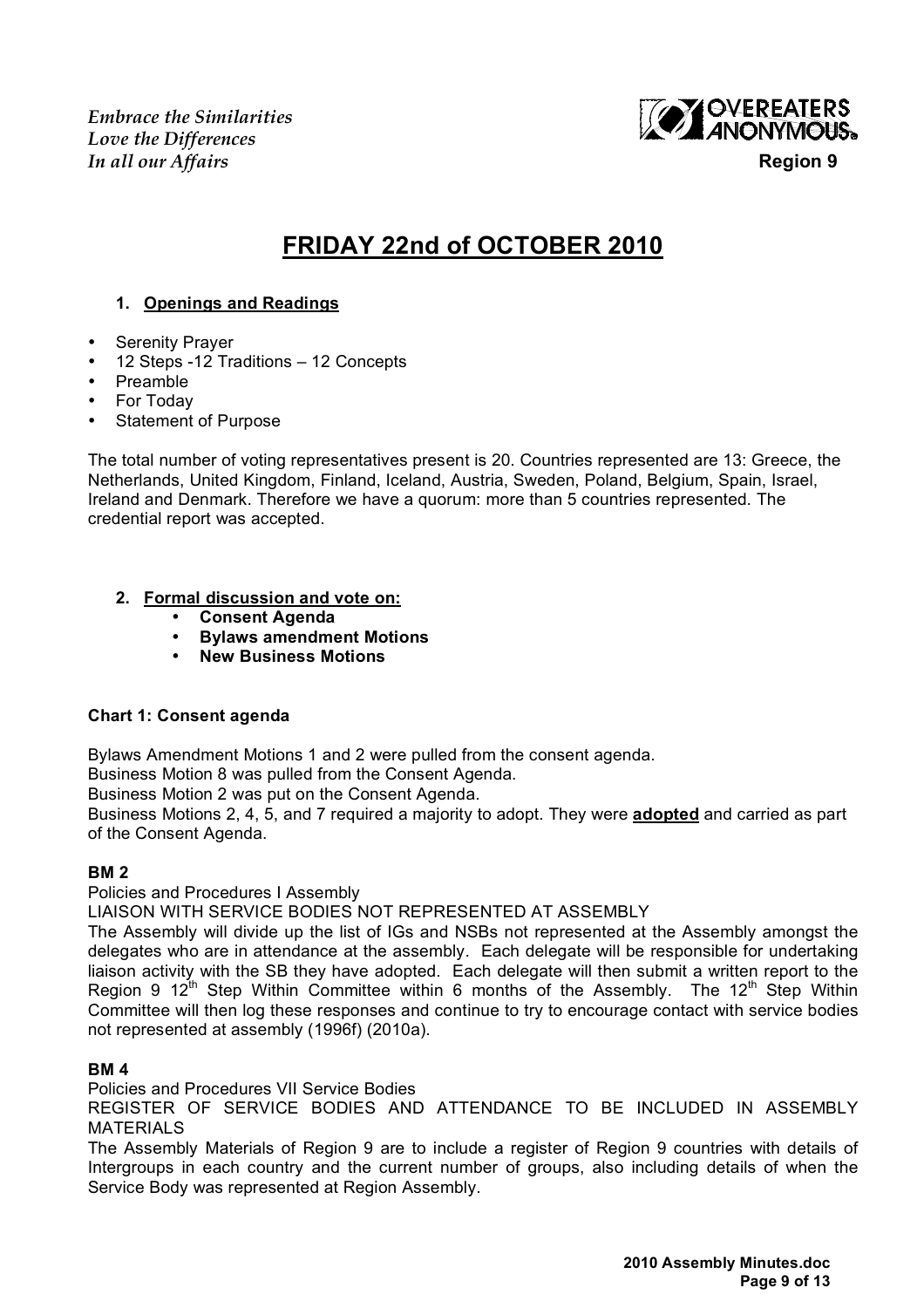# **BM 5**

#### Policies and Procedures VI Website

The Region 9 Website should include the document "How do service bodies trying to translate OA literature apply for financial assistance from Region 9?" (Refer Appendix)

# **BM 7**

Policies and Procedures II Board, Committee Chairs & Representative Duties Insert the job description for the Region 9 Representative into the P & P manual.

JOB DESCRIPTIONS FOR R9 BOARD, COMMITTEE CHAIRS AND REPRESENTATIVES As part of our………. Procedure. Chairperson ……. Treasurer………... Secretary………… Bylaws Committee……… Trustee………… Region 9 Representative A Region 9 Representative…. (Refer Appendix for details of the Region 9 Rep Job Description))

# **Chart 2: Bylaws Amendments Motions (BL) and New Business Motions (BM)**

# **BL 1**

The Chair moved that:

# **Region 9 OA Bylaws, Article V, Section 4 – Meeting times and Notifications**

Agenda for the Region 9 Assembly will be mailed or emailed at least sixty days prior to the Assembly to all those service associations and registered intergroups. The material for the Assembly will be mailed or emailed when possible only to registered representatives and invited visitors to the Assembly. The Agenda and material for the Assembly except for the list of attendants will also be placed on the Region 9 Website. The registration form will request whether the material is to be obtained by downloading from the Region 9 website or by email or mail.

Motion required two-thirds vote to adopt. Motion BL1 as amended was **adopted.**

# **BL 2**

The Chair moved that:

**Region 9 OA Bylaws, Article VIII, Section 3 – Nomination and Selection of Region 9 Trustee where no application has been received, the deadline for submission has passed or a vacancy occurs midterm.**

# **In the event that either:**

- 1. WSBC nominations are due for the position of Region 9 Trustee and no application has been received by Region 9; or
- **2.** A vacancy for the position of Region 9 Trustee occurs outside the deadline for submissions for application for the position; or
- **3.** A vacancy occurs midterm.

The following actions will be taken to fill the vacancy of Region 9 Trustee:

- A. The Region 9 Board will solicit applications from Region 9 Service Bodies.
- B. The Region 9 Board will consider only those applicants meeting all requirements for Region Trustee as outlined by the Bylaws of Overeaters Anonymous, Inc., Subpart B, Article IX, Section 4.
- C. A majority vote of the Region 9 Board will constitute affirmation of the applicant(s).
- D. Notification of outcome of the vote by the Region 9 Board shall be made to Region 9 Service Bodies, the Board of Trustees and World Service Office.

Motion required two-thirds vote to adopt. Motion BL2 as amended was **adopted.**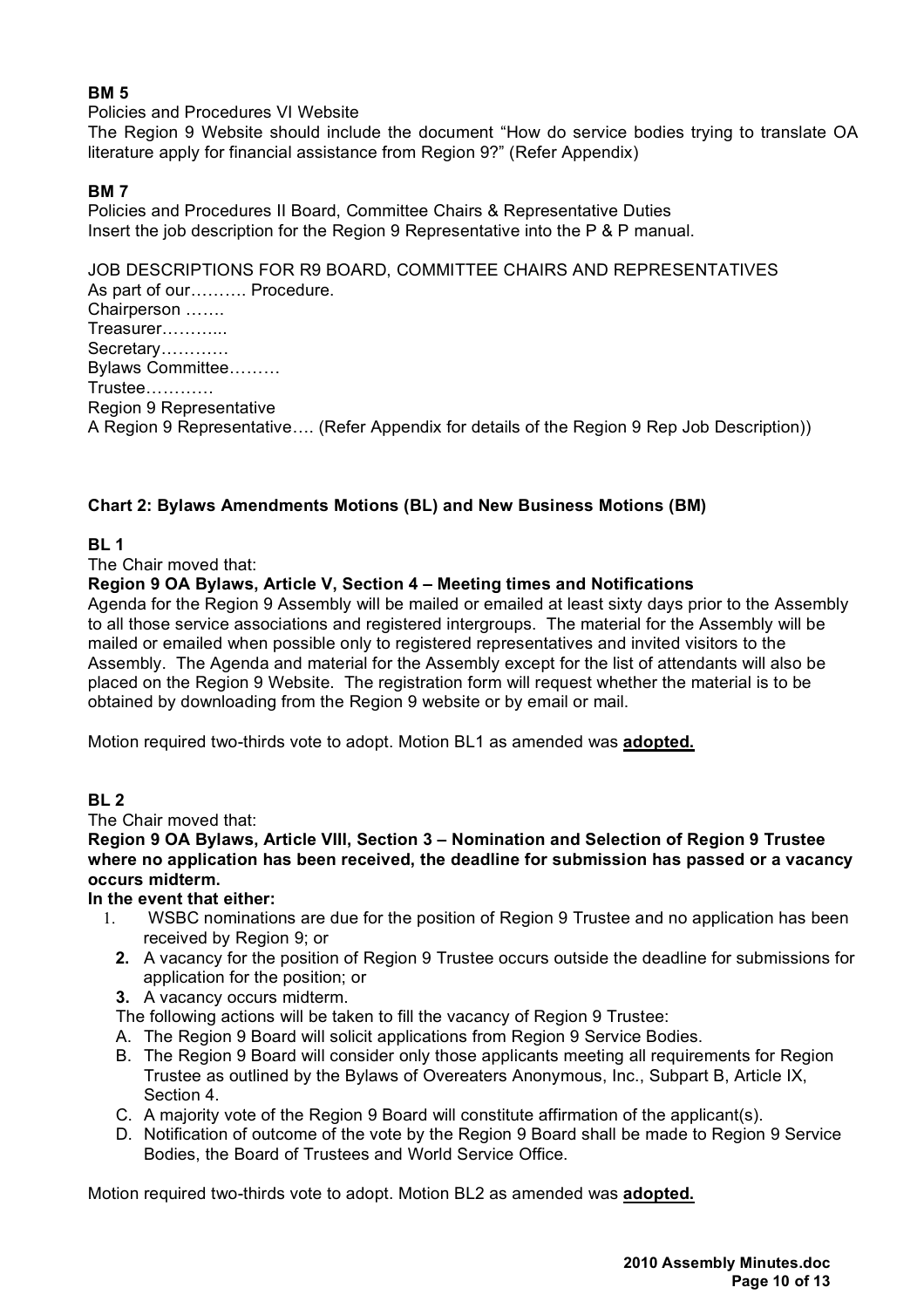# **BM 1**

The Bylaws Committee presented a substitute motion for BM1:

Substitute is: Under Current Wording: **Region 9 Policies and Procedures Assembly 1** Title of the Section – Duration of Assembly That Assembly be extended to two full days (1989 b)

Proposed New Wording: OA Region 9 Assembly to commence after lunch on Wednesday.

Motion required majority to adopt. BM 1 **failed** 

# **BM 3**

The Chair moved that:

**Policies and Procedures XI Miscellaneous** Region 9 Newsletter

Amendment to the motion was presented by the Bylaws Committee.

The amendment was adopted. The final motion as amended was:- Proposed:

# **Policies and Procedures XI MISCELLANEOUS**

REGION 9 NEWSLETTER

Region 9 Assembly to implement a newsletter. The newsletter is to be produced at least once a year, after the assembly. This Region 9 Newsletter might include articles written by the Region 9 Committees, the Region 9 Representatives, the Region 9 Board and the R9 Trustee as well as news about the assembly itself that is not included in the minutes, and other features and articles relevant to the region. The R9 Newsletter is recommended to be 2 pages in size with one page divided equally and to be devoted to articles from the Region 9 Committees. The other page to be devoted to articles submitted by representatives attending the assembly or the R9 Board / Trustee.

The Newsletter will be assembled by an appointed member of Region 9 and the R9 Secretary. Articles should be submitted within 45 days of the assembly. The newsletter will then be produced within a further – 30 days, reviewed by the R9 Board & Trustee and then placed on the Region 9 website.

Motion required majority to adopt. BM3 as amended was **adopted**.

# **3. Approval and Adoption of 2010-2011 Budget**

The Budget was presented by the finance committee.

Motion required majority to adopt. Budget **adopted** (approved budget appendix H).

# **4. Election of Service Positions – Discussion and Election of Assembly/Convention Venues for 2011 – 2012**

# **Election of Service Positions:**

• Treasurer: reading of our Bylaws Art VII sect 3 regarding Elections. There were no applications for Treasurer in its current form.

Suggestion:

To have one Banker and one Treasurer. The Banker would be an OA member volunteer from the UK who could fulfill the direct banking obligations and the Treasurer position would then be open to all the members from Region 9 Assembly with the required qualifications.

1 application as the Treasurer: Isabella from Sweden wanted to be elected for one year.

2 applications as the Banker: Alison could stay on as a Banker for one or two years if required. Joanna could be elected for one or two years if required.

Each candidate addressed the Assembly. Voting was by ballot.

• Treasurer for a one year term: 20 votes cast, Isabella received 20 'yes' votes Banker for a one or two year term as required: 19 votes cast, Alison received 16 'yes' votes Joanna received 3 'yes' votes.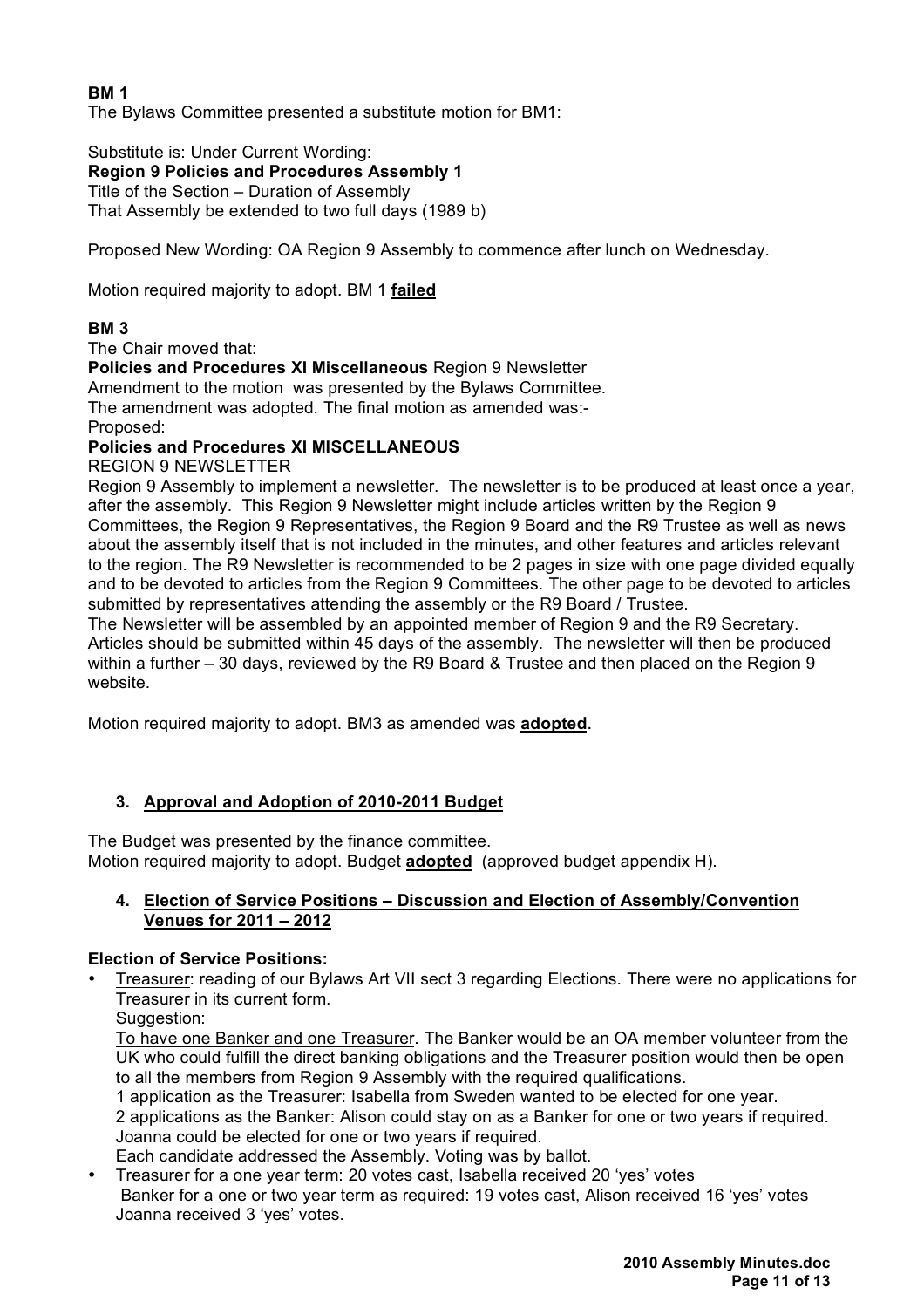The Chair declared Isabella as Treasurer and Alison as Banker. The Chair asked Esti to destroy the ballots.

Committee Chairs: reading of our Bylaws Art IX Section 1, 2 and 3

- Each candidate addressed the Assembly. Voting was by ballot.
- Chair of Bylaws Committee: Joanna was nominated and accepted. 20 votes cast, Joanna received 20 'yes' votes.
- Chair for the Translations Committee: Loes from the Netherlands was nominated and accepted 20 votes cast, Loes received 20 'yes' votes.
- Chair for the Public Information Committee: Isabel from Austria was nominated and accepted 20 votes cast, Isabel received 20 'yes' votes.
- Chair for the  $12<sup>th</sup>$  Step Within Committee: Susan was nominated and accepted. Mette was nominated and accepted. 20 votes cast, Susan received 13 'yes' votes, Mette received 7 'yes' votes.
- Chair for the Electronic Communications Committee: Sabine was nominated and accepted. 19 votes cast, Sabine received 19 'yes' votes

The Chair declared

Joanna as Chair of Bylaws Committee Loes as Chair of Translations Committee

Isabel as Chair of Public Information Committee

Susan as Chair of  $12<sup>th</sup>$  Step Within Committee

Sabine as Chair of Electronic Communications Committee

# **Discussion and Election of Assembly/Convention Venues for 2011-2012:**

• Proposals for 2011:

Egypt invited us to hold the Assembly and Convention 2011 in Egypt. The invitation from Egypt was read by Stella. Stella also read an email received from Egypt. There was no representative present from Egypt.

Belgium invited us to hold the Assembly and Convention 2011 in Belgium. The representative from Belgium addressed the Assembly.

After a lot of discussion, the Assembly decided to hold the Assembly and Convention in Belgium 2011.

# • Proposals for 2012:

Austria is interested to host us in 2012.

Poland is interested to host us in 2012 or in the future.

Egypt might be interested to host us in 2012 but we would need to check this with them. We voted not to make a decision on a country for 2012.

There are no other invitations for now and the decision will be made at the 2011 Assembly. All other countries within Region 9 are welcome to apply to hosting the Assembly and Convention in 2012.

The Assembly agreed upon to make a form for the countries to fill out when proposing to host us so that each country knows what information to give the Assembly when inviting us. Joanna to create form.

The Assembly requested that the Chair write to Egypt with regard to their invitation. The Chair to write to Egypt.

# **5. Liaison with Service Bodies not presented at the Assembly – allocation and adoption of service bodies**

As a result of BM2 the Liaison with Service Bodies not represented was addressed by Susan – the new 12<sup>th</sup> Step Within Chair. Each representative and Board Member picked one or more countries which they will try to contact during the year. The representatives will contact the country/countries they chose and report to the  $12<sup>th</sup>$  step within Committee.

Each representative was given a note with suggested questions when contacting them.

We changed the Agenda and decided that we have our informal Committee Sessions over dinner.